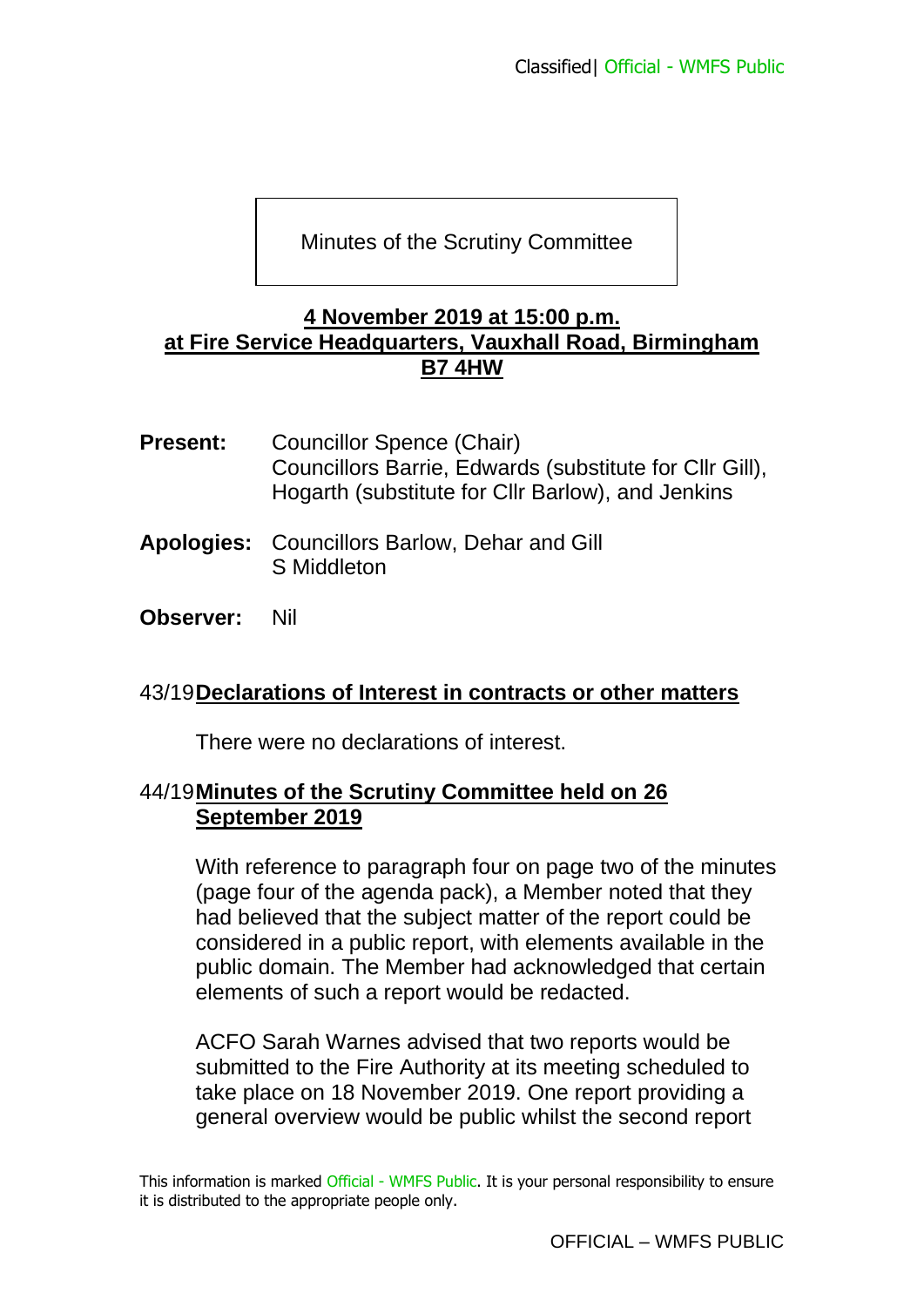detailing the full financial implications and resilience related information would be private.

**Resolved** that the minutes of the meeting held on 21 October 2019 be approved as a correct record, subject to the matter raised by the Member (as above).

## 45/19**Scrutiny Committee Working Group – Business Continuity Arrangements – 04.11.19**

Karen Gowreesunker, Clerk to the Authority, provided an overview of the report.

The brief report had been submitted to set the scene for the meeting. The report reaffirmed the scope of the review which was to consider the two options proposed to provide additional business continuity arrangements for the Service.

Upon the request of the Committee, Officers had gathered further information and clarification from the Home Office in terms of expectations and the level of assurance required. This information would form the focus of the Scrutiny Committee Working Group Session, allowing Members to review the information provided.

## 46/19**Scrutiny Committee Working Group Session**

The Committee had formulated questions for the Home Office as an outcome of the Scrutiny Committee meeting held on 21 October 2019. The questions had been submitted to the Home Office who had provided answers to each of the questions. The questions and the responses from Home Office are available in full within appendix 1 of these minutes.

The Home Office response was circulated to Members along with an extract of the Fire and Rescue Services Act 2004 (section 22 – Intervention by Secretary of State).

Upon the request of the Committee and in agreement with the Chair, Officers left the room for a short period of time to allow Members to digest the information that had been provided.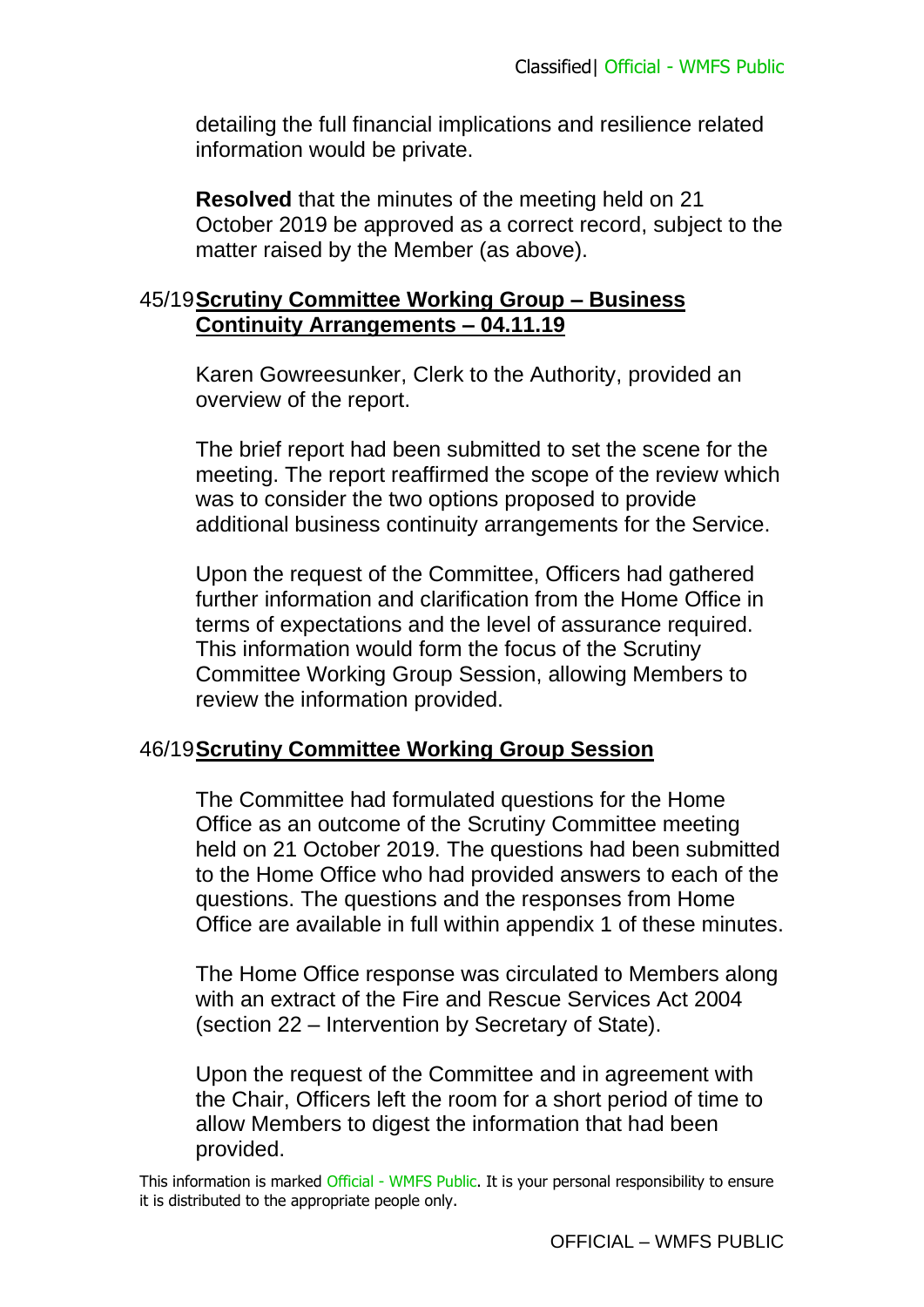ACFO Sarah Warnes provided an overview of the Home Office response and its position.

In relation to question one:

The response provided the background as to how the Home Office had determined the minimum levels of resilience which included a requirement for Fire and Rescue Authorities in high population areas (which included the West Midlands) to achieve 30% resilience levels, and that all authorities ensured a high rise capability. Additionally, the Home Office outlined in the request to the Authority the need to assure the availability of critical National Resilience assets hosted by the Service.

ACFO Sarah Warnes confirmed that in the event of industrial action, pump rescue ladder appliances would be crewed with five staff and Brigade Response Vehicles would be crewed with three. The crewing arrangement ensured that a high-rise capability would be provided.

ACFO Sarah Warnes advised that the Service could not provide the assurance levels expected by the Home Office as evidenced in the Business Continuity paper.

A Member asked DCFO Wayne Brown (due to the Officer's service with London Fire Brigade) if London Fire Brigade had used the facility provided by an external provider.

DCFO Wayne Brown confirmed that London Fire Brigade had used the facility provided by an external provider. From a Fire Authority perspective, the arrangement ensured that the Fire Authority and members of the public were protected. Industrial relations within London were such that it was not possible to rely on volunteers during a period of industrial action. Members of staff had not welcomed the arrangements and it did not sit well with them, however the legal responsibility of the Fire Authority and why the arrangements were implemented was explained to staff. The overriding decision was one of public safety.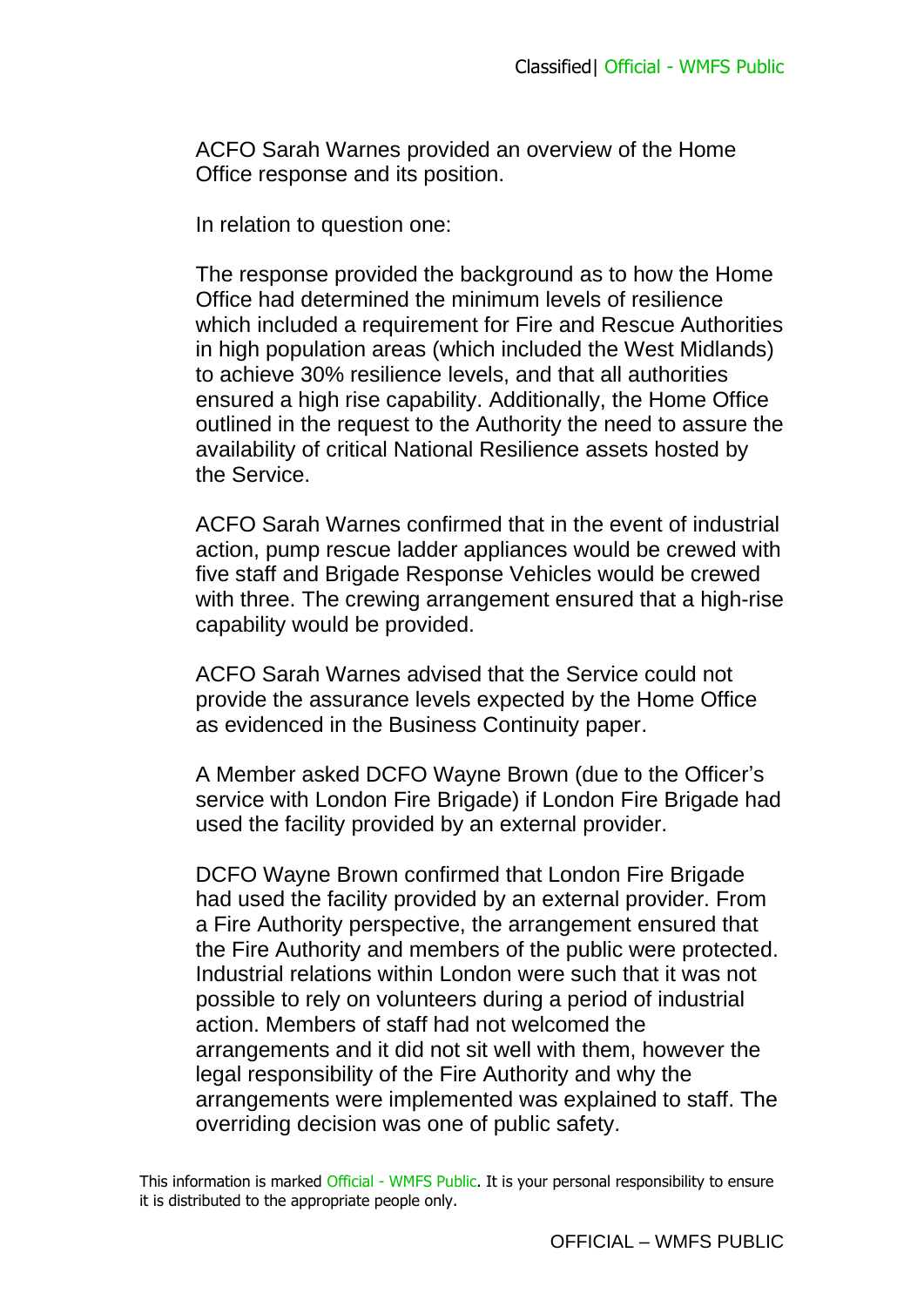A Member asked what level of support was provided by the external provider.

DCFO Wayne Brown advised that arrangements were based on no members of staff volunteering to be available during a period of industrial action. However, a number of staff did declare their intentions to volunteer during such periods and they were added to the resources provided by the external provider, therefore increasing the number of appliances available. It was noted that members of London Fire Brigade did not crew appliances with members of staff from the external provider.

A Member asked if the arrangements had proved to be reliable.

DCFO Wayne Brown confirmed that the arrangements had proved to be reliable. The contracts featured penalty clauses which ensured resources would be provided as required. Additionally, the external provider undertook training with London Fire Brigade in periods of no industrial action.

In relation to question two:

The Home Office understood that Fire and Rescue Authorities utilised a range of different solutions to delivering Business Continuity Plans. Consideration would be given to any blended solutions applied within West Midlands Fire Service. ACFO Sarah Warnes confirmed that this would be based on the blended fleet of 60 resources.

In relation to question three:

The Home Office noted that the number, disposition and crewing arrangements of firefighting appliances were laid out within Fire and Rescue Authorities Integrated Risk Management Plans. These arrangements provided the baseline business as usual metrics which Business Continuity Plans and the required levels of resilience were assessed against.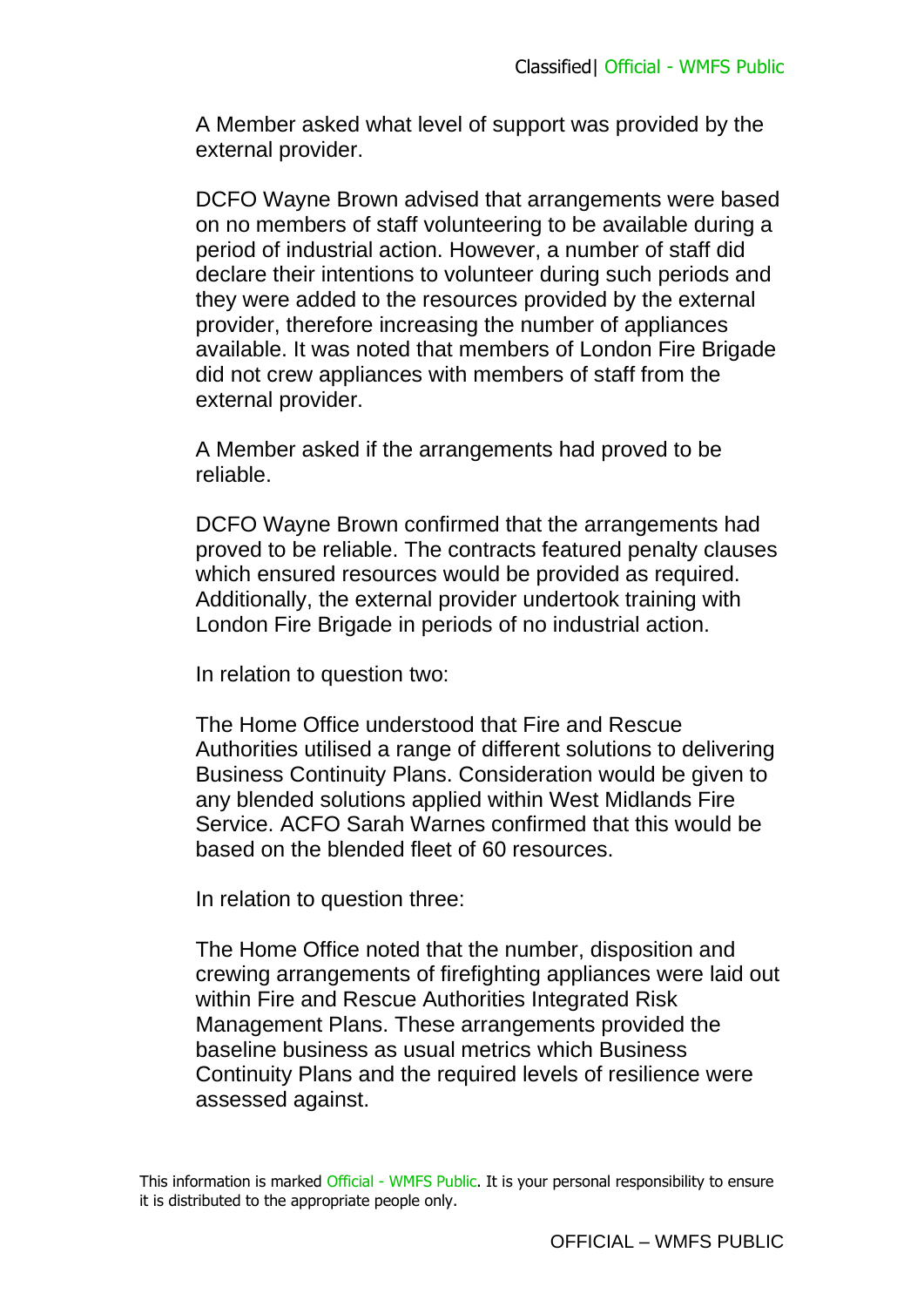ACFO Sarah Warnes confirmed that the Service would be working in line with its Integrated Risk Management Plan and the current Service Delivery Model.

In relation to question four:

The Home Office provided an outline of the compliance process for Business Continuity Plans and the process to be undertaken if, following assessment by officials and the National Fire Chief's Council, such plans were found to be below the required levels of resilience.

Following the overview of the response from the Home Office, the following points were raised:

A Member noted they were not sure if the Committee had made themselves clear during the course of the review regarding the impact of the proposals upon existing volunteers. Historically, the Service had been able to deliver a service using volunteers and other members of staff in slightly different roles. This arrangement had been last tested on the ground during the pension dispute. The impact either of the two options would have on existing volunteers was not known and not clear. In the event of either option resulting in a negative impact upon volunteers, it was possible that there would be a reduction in the number of volunteers and potentially, more reliance on an external provider.

The Member also noted that whenever the Service had experienced industrial action it had been a result of a national dispute. The last period of industrial action had occurred during 2015 in relation to the pension dispute, one which remained live in many ways. The Service tested its resilience levels during that time, and the resulting evidence was communicated to the Home Office. The figures provided indicated the levels of resilience were lower at the start and higher toward the end of the industrial action; there was nothing exceptional regarding this.

The Service did not have the fleet availability it once had because it simply could not afford to staff all appliances. Figures presented to Members at the Policy Planning Forum

This information is marked Official - WMFS Public. It is your personal responsibility to ensure it is distributed to the appropriate people only.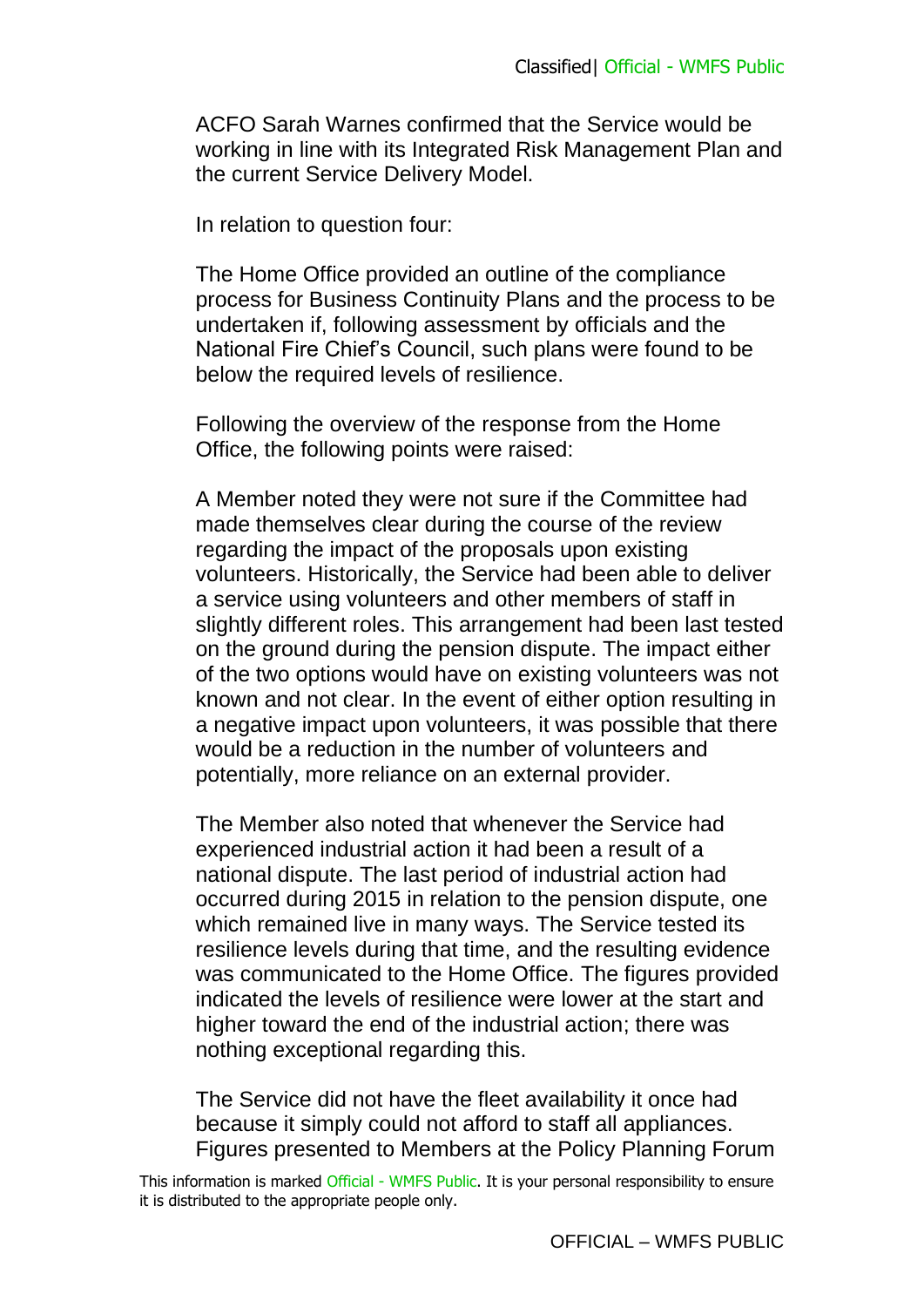held that morning had indicated that fleet availability had already reduced. It was noted that fleet availability was a moving feast during periods of industrial action and periods when there was no industrial action.

Volunteers were utilised during the period of industrial action in 2015 and very few flash points had occurred. The public and members of staff understood how the Service provided business continuity. It was believed that this evidence should satisfy the Home Office, which it had done when the Authority previously wrote to the Home Office and Fire Minister, who accepted the figures and assurances provided by the Service.

The Member also noted that when there was a potential for industrial action through the trade dispute in 2018, the Service had carried out a survey to determine the number of staff who would be willing to volunteer. The percentage of staff who indicated that they would be willing to volunteer did not surprise the Member since the dispute was a local dispute, and not a national dispute. It was a very personal issue which saw firefighters concerned that their jobs were changing.

The Member noted that options one and two could have a detrimental impact upon industrial relations and the Member expressed their concern regarding the potential impact upon volunteers. The Member stated that they did not believe either option should be recommended to the Authority and believed there was no reason why the 30% resilience level could not be provided during an industrial dispute.

The Member advised that the Authority should be recommended to write to the Government to express its concerns, that the Authority was doing its best to plan for the provision of business continuity during a period of industrial action, and call for the Government to take all available steps to avoid industrial action and settle the industrial dispute with the Representative Bodies.

ACFO Sarah Warnes reaffirmed the reasons for the proposal of the two options, including the revising of the National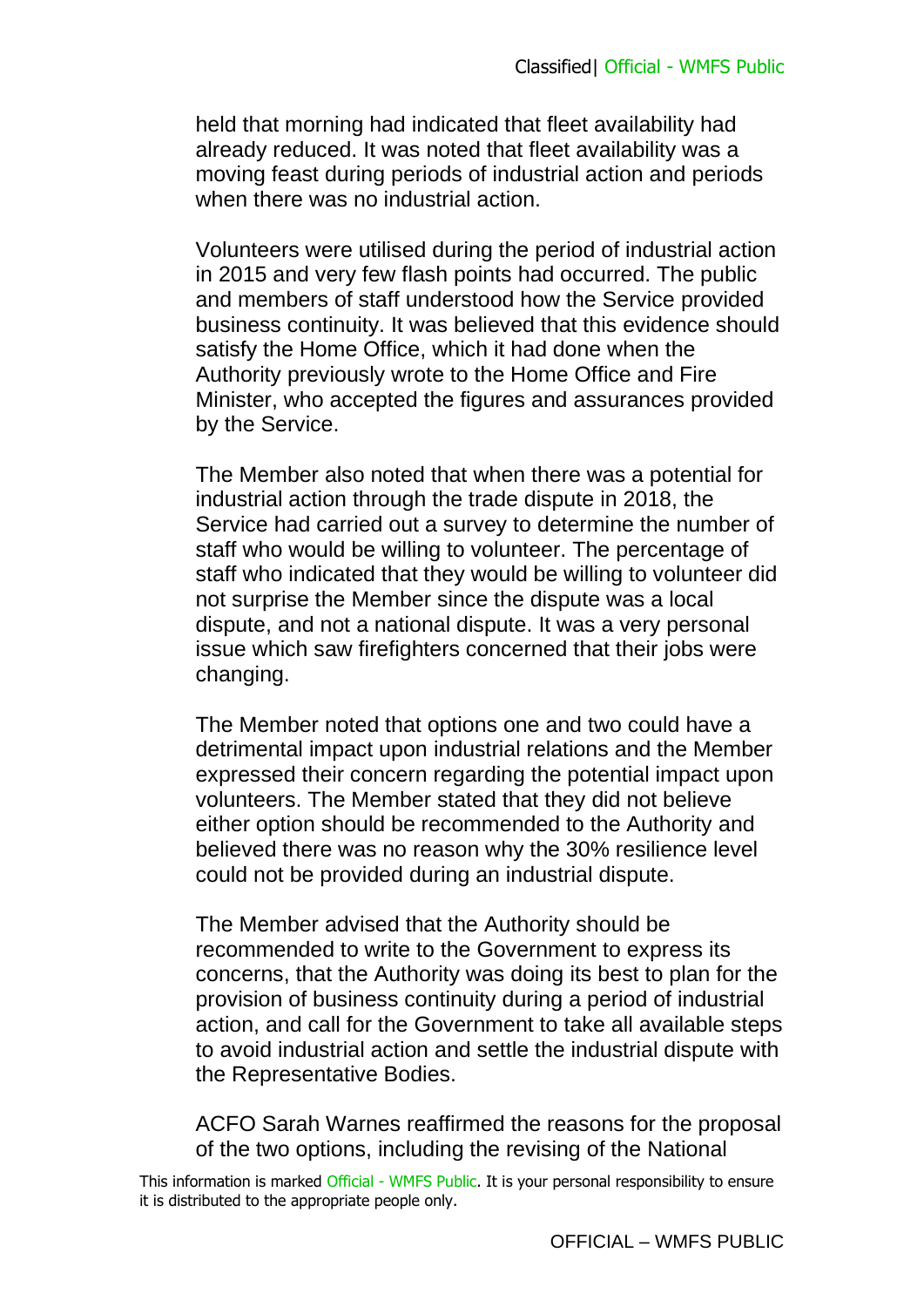Security Risk Assessment, and that the Service was here to ensure the safety of the public. The evidence base clearly identifies that the current assessment shows that the 30% assurance level cannot be achieved. Additionally, the Authority had a statutory responsibility under the Civil Contingencies Act 2004 to provide business continuity arrangements.

ACFO Sarah Warnes advised that Officers had provided a strong evidence base regarding the levels of resilience, which was included within the Business Continuity report, and Members to support the proposed options to provide additional business continuity arrangements for the Service as per the recommendation of the Chief Fire Officer. The focus should be on protecting the public and the communities we serve. If the Service knows it can provide the assurances required via option one or two, it is strongly advised that the Authority undertakes one of the options.

Members were also advised that when considering option one or two, normal volunteers could still volunteer, for example, an external provider would provide resources to make up any deficiencies. It would not be satisfactory if we knew we could provide additional resources to increase public safety but chose not to do so.

It was also noted that the Home Office had stated this was a local matter for Fire and Rescue Authorities to consider, not a national matter.

A Member advised that they felt that moving the issue back to the Government was not satisfactory. Members were on the Authority to represent the people of the West Midlands and to protect them. The Member believed that the Service's management team were in place to manage. It was noted that it was a situation that hopefully would never happen, but the proposals were an insurance policy in case such a situation did occur.

The Member noted that it was vitally important that the Authority carried out its responsibilities, especially if it could not ensure the levels of assurance required.

This information is marked Official - WMFS Public. It is your personal responsibility to ensure it is distributed to the appropriate people only.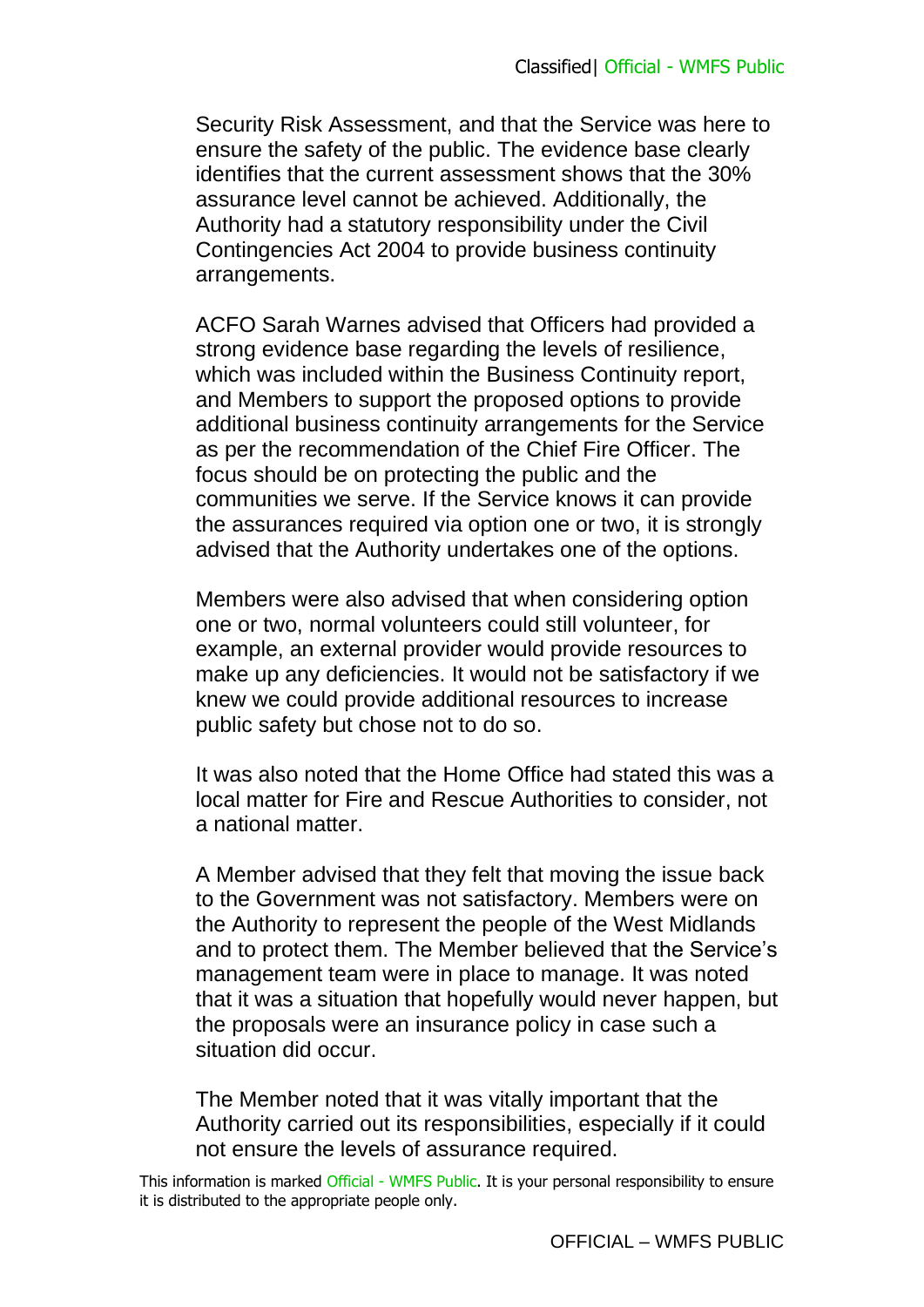Another member seconded the views of the Member as outlined above.

DCFO Wayne Brown asked Members to consider that the Chief Fire Officer had previously been able to provide the level of assurances to the Authority. However, the national picture had changed, and circumstances locally had changed accordingly. As a result, the Chief Fire Officer had provided the advice based on the evidence available.

Upon the request of the Committee and in agreement with the Chair, Officers left the room for a short period of time to allow Members to consider the information provided throughout the meeting and to date, as part of their deliberations in making a recommendation to the Fire Authority. All Officers left the meeting for this period until requested by Members to return.

The Committee took a vote on the options:

• Option one – a contingent workforce.

Outcome:

For: None (nil)

Option one would not be recommended to the Authority.

• Option two – an external provider.

Outcome:

For: Two Members (2)

Against: Three Members (3)

Option two as recommended by the Chief Fire Officer would not be recommended to the Authority.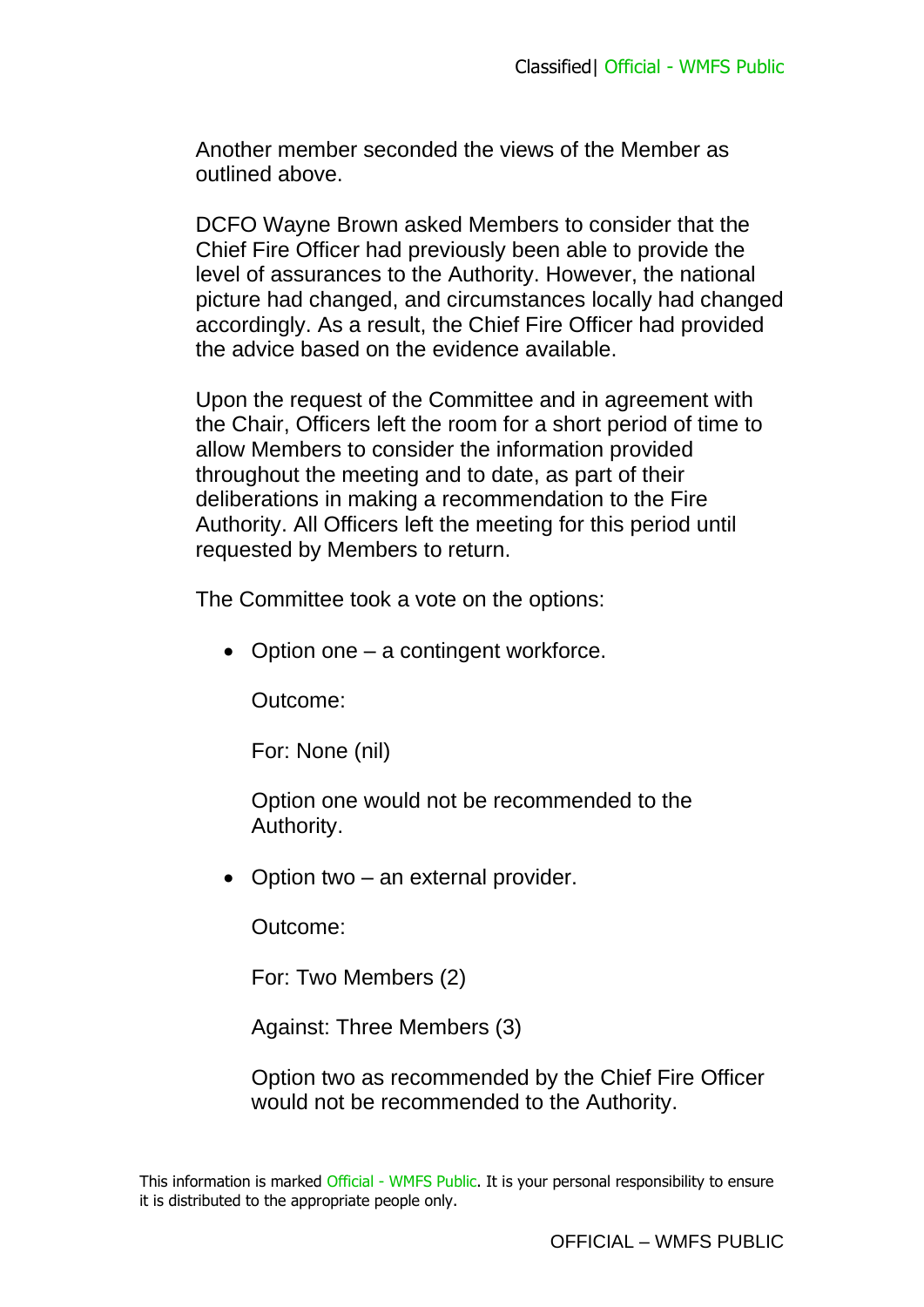Following the outcome of the vote, the Chair advised the Committee that some members of the committee had formed a recommendation to be put forward for consideration.

A Member advised the Committee of the proposed recommendation:

'We recommend the Fire Authority does not accept option one, or option two in the report 'Business Continuity Arrangements. We recommend that the Fire Authority continues to utilise existing arrangements for business continuity during industrial action through the use of volunteers drawn from existing staff numbers'.

The proposed recommendation was put to a vote:

Outcome:

For: Three Members (3)

Against: Cllr Barrie and Cllr Hogarth (2)

Note: the Councillors indicated above, requested that their names be recorded against their votes.

The recommendation would be recommended to the Authority.

The recommendation made by the Chief Fire Officer was not supported by the Committee.

The report on Business Continuity Arrangements would be submitted to the Authority on 18 November 2019.

#### **Resolved -**

That the Committee reviewed the two options proposed to provide additional business continuity arrangements.

That the Committee would not recommend option one 'a contingent workforce'.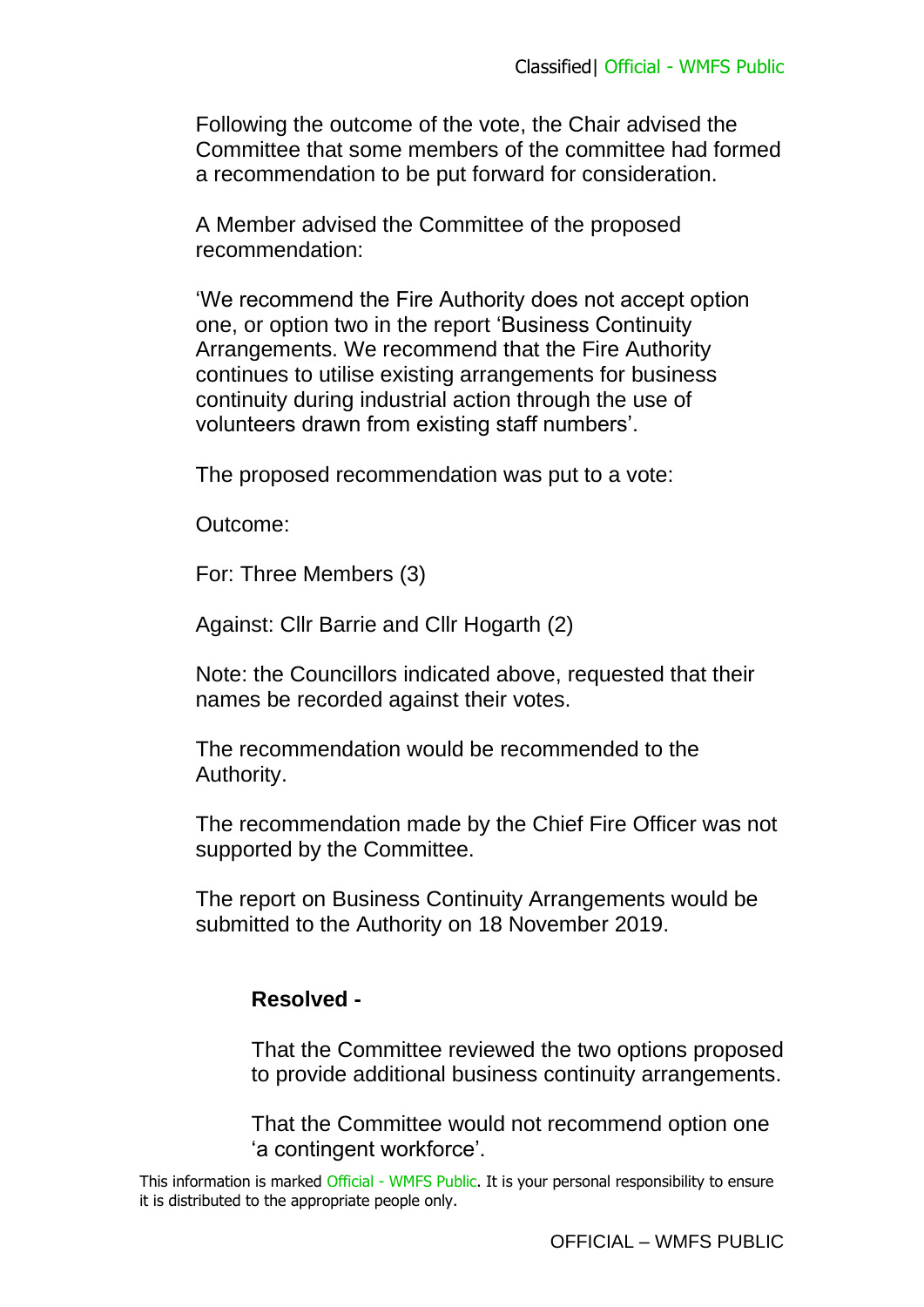That the Committee would not recommend option two 'an external provider'.

That the Committee put forward a third recommendation (recorded in full above).

That the Committee would recommend the third recommendation to the Authority.

The meeting finished at 16:20pm.

Contact Officer: Stephen Timmington Strategic Hub West Midlands Fire Service 0121 380 6680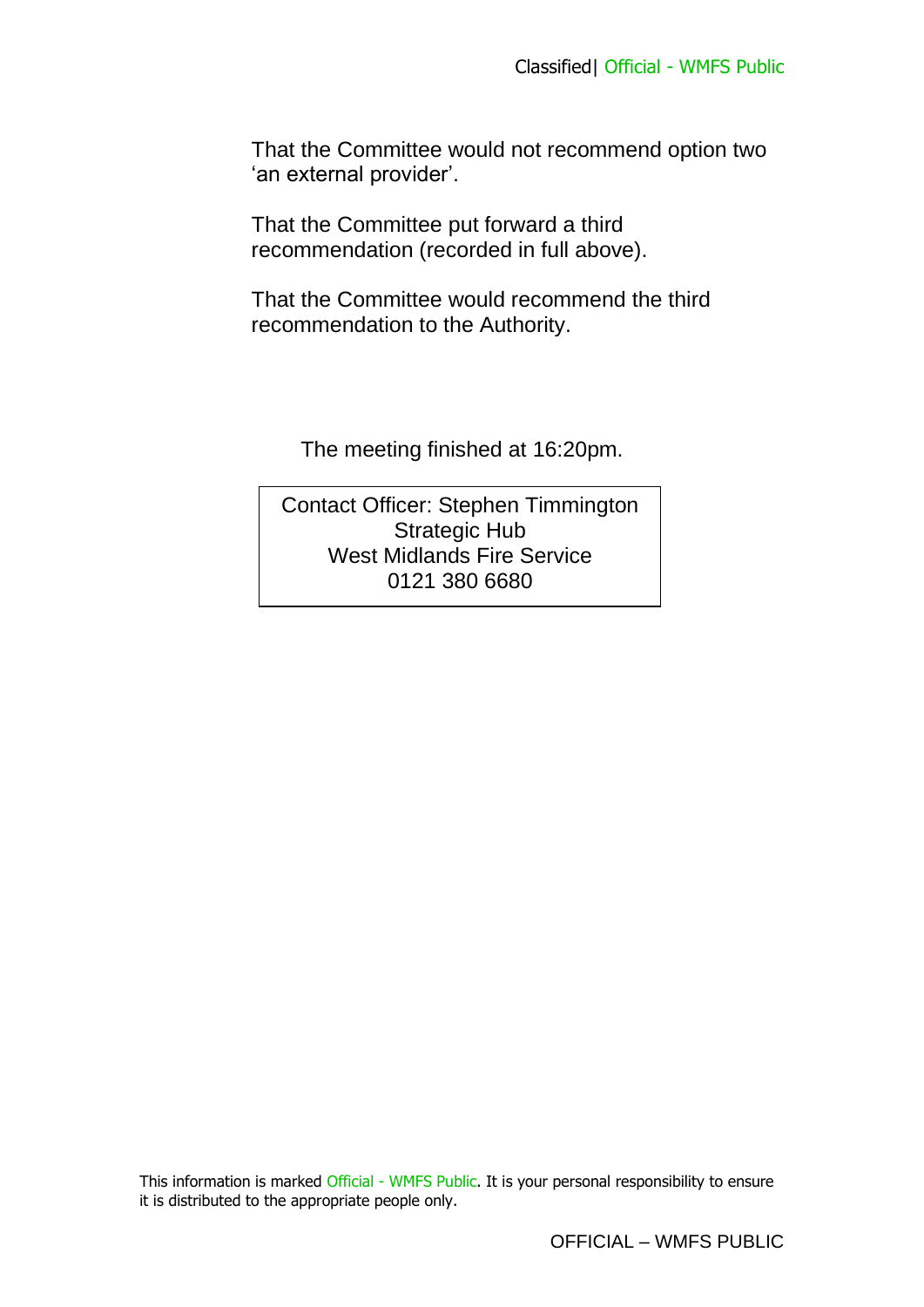# **Appendix 1**

## **The Home Office response to questions put forward by the Scrutiny Committee Working Group:**

## **Q1 What is the rationale for arriving at 30% resilience required?**

The minimum levels of resilience required for Industrial Action Business Continuity Planning (BCP)were introduced by the Fire Minister in January 2018.

These requirements were put in place following a review of all Fire Authority(FRA) BCPs in England, undertaken by Home Office officials and the FRS National Resilience Assurance Team in 2017, which revealed wide disparate levels of resilience and several causes of concern within FRAs whose arrangements were at the lower end resilience levels.

Subsequently, the Fire Minister required Chairs of FRAs in high population areas (which includes the West Midlands) to achieve 30% resilience levels – and given the tragic events of the Grenfell Tower fire, that all authorities ensure the capability to fight high rise fires.

Furthermore, with regard to the critical National Resilience assets hosted by West Midlands – for which the Home Office provides significant funding – the FRA was asked to assure the availability of a Marauding Terrorist Firearms Attack, a Mass Decontamination Unit, a Detection Identification and Monitoring unit capability and the availability of a full Urban Search & Rescue capability.

The Minister wrote to the Chair of West Midland FRA in February 2018 explaining as set out in his letter dated 26 January 2018 to Roy Wilsher, Chair of the National Fire Chief's Council, that his ask of FRAs to reach these levels, along with high rise firefighting capabilities and critical national resilience assets, is proportionate to risk, operational activity and aligned to areas with higher populations. The methodology and modelling applied compares the number of fire appliances available during industrial action with the number available during business as usual, and the number of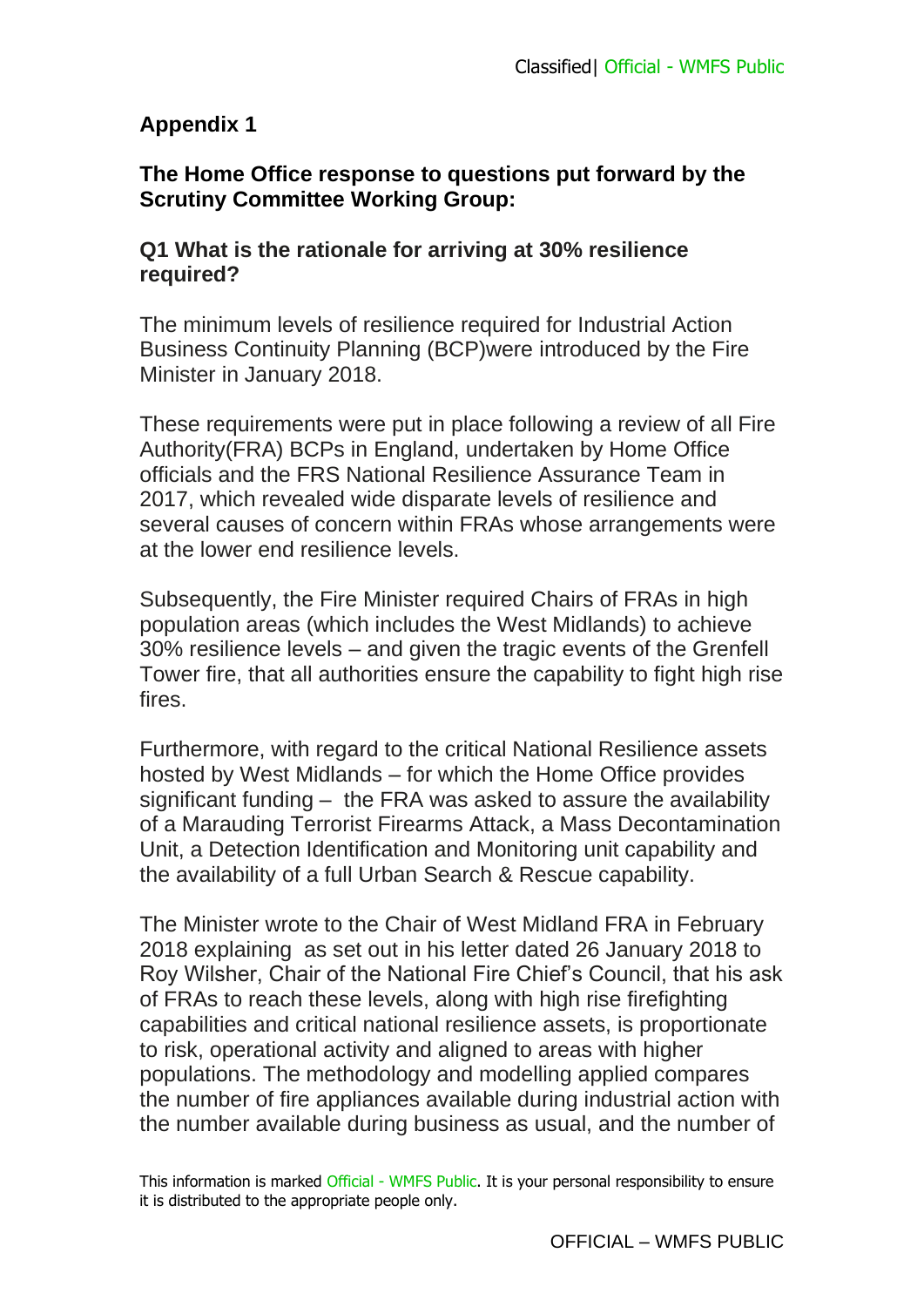appliances that can respond to localities for a range of response times.

## **Q2. Is the rationale applied to all of our blended fleet?**

FRAs utilise a range of different solutions to delivery their IA BCPs to comply with the required levels of resilience. These arrangements include the utilisation of Wholetime firefighters, senior and FDS officers, On-call firefighters, support staff, auxiliary firefighters, resilience contracts and private sector contracts and in many cases using a blended approach.

Consideration would be given to any blended solutions applied within West Midlands FRS.

The required levels of resilience and rationale would apply to your blended fleet of firefighting appliances.

### **Q3. How do you take into account differences in service delivery models where some services ride with a crew of four?**

The number, disposition and crewing arrangements of firefighting appliances are laid out within FRSs' Integrated Risk Management Plans.

These arrangements provide the baseline business as usual metrics which IA BCPs and the required levels of resilience are assessed against.

The disposition, configuration and size of crews for firefighting appliances for IA BCP purposes are determined by the FRA.

## **Q4. What is the process for non-compliance?**

Home Office are the responsible lead government department for Fire Authority Business Continuity planning.

In September 2017 Home Office and the National Fire Chiefs Council signed off an agreed Memorandum of Understanding and Concept of Operations for IA BCP arrangements. These arrangements require an annual review of all FRA IA BCPs,